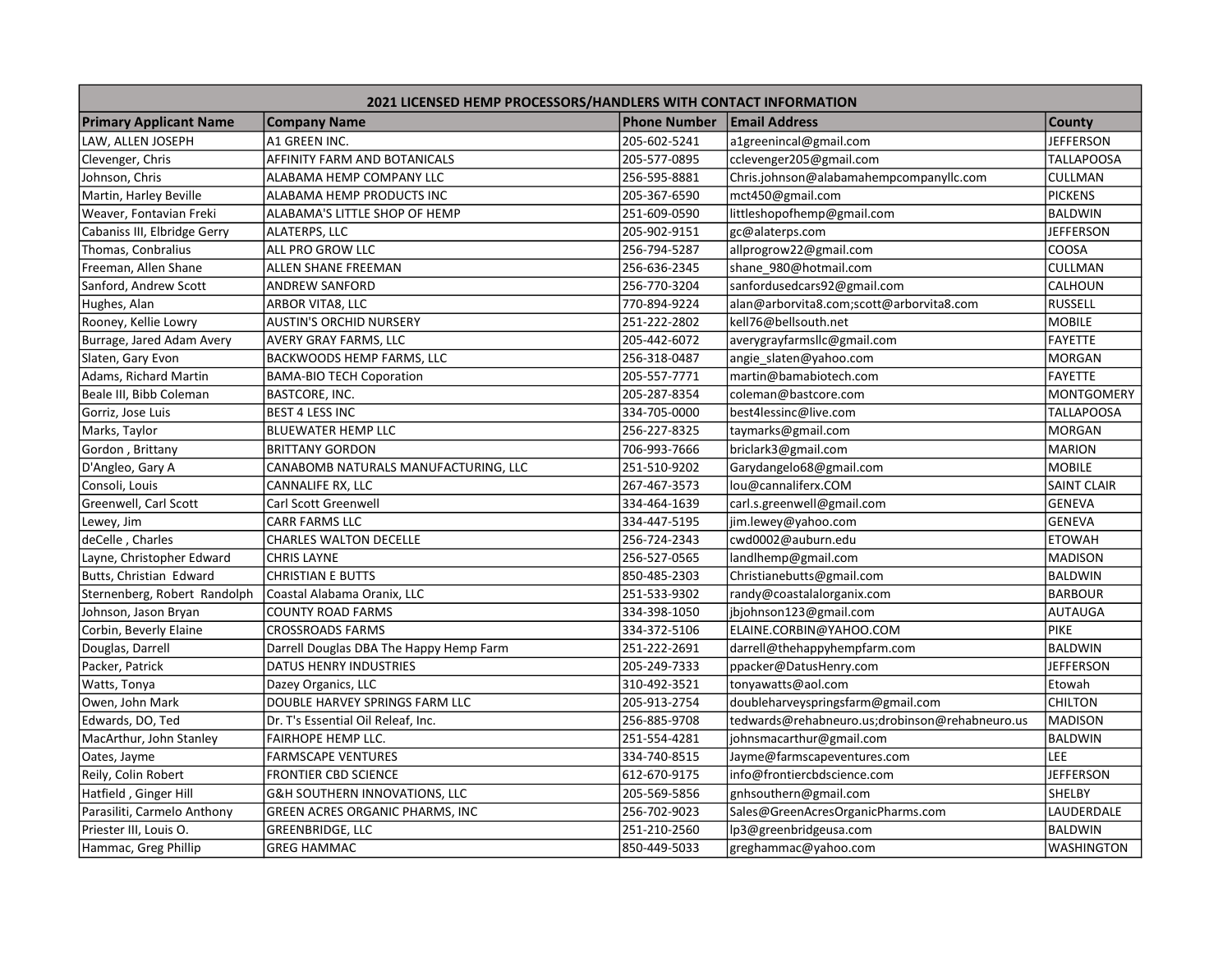| Bailey, Tanner Hendrick      | <b>HENDRICK PINES, LLC.</b>            | 678-372-5073 | tanner@hendrickpines.com                       | <b>RUSSELL</b>    |
|------------------------------|----------------------------------------|--------------|------------------------------------------------|-------------------|
| Smith, James Compton         | J. COMPTON SMITH                       | 513-265-4337 | jcs973@gmail.com                               | MARENGO           |
| Swoopes, Jacquan Dashawd     | Jacquan Swoopes                        | 256-309-8141 | jc@redwolfmeds.com                             | <b>JEFFERSON</b>  |
| Rhodes, James Louie          | <b>JAMES RHODES</b>                    | 205-531-5901 | crittercreekjim@gmail.com                      | <b>TUSCALOOSA</b> |
| Caples, Jared Michael        | <b>JARED CAPLES</b>                    | 256-735-6073 | jcaples1985@gmail.com                          | <b>CULLMAN</b>    |
| Parker, Julie                | JULIE REED PARKER                      | 256-289-1495 | reedfarms1986@gmail.com                        | <b>MADISON</b>    |
| Scarbrough, Kathy            | KATHY SCARBROUGH                       | 205-492-6278 | kgscarbrough@gmail.com                         | <b>HALE</b>       |
| Blaxton, Kendall Dawson      | <b>KENDALL BLAXTON</b>                 | 256-621-2477 | kendallblaxton@hotmail.com                     | <b>MORGAN</b>     |
| Christopher, Kerry           | Kerry Christopher                      | 850-748-5370 | kerry@phytoleum.net                            | <b>ESCAMBIA</b>   |
| Hood, Lauren                 | <b>LAUREN HOOD</b>                     | 334-315-1757 | Imh0030@outlook.com                            | <b>ELMORE</b>     |
| Lovvorn, Terri Diana         | Lovvorn. Terri Diana                   | 256-449-6472 | tlovornbama@yahoo.com                          | RANDOLPH          |
| LOYD JR. JACK W.             | LOYD BROTHERS FARM                     | 256-437-2739 | loydfe@aol.com                                 | <b>JACKSON</b>    |
| Haynes, Belissia             | M & D FARM AND NURSEY                  | 334-558-3353 | haynesreo@yahoo.com                            | <b>MACON</b>      |
| Jordan, Maria Childress      | <b>MARIA JORDAN</b>                    | 334-744-2379 | jordanmaria555@gmail.com                       | LEE               |
| Crowell PC, Mark R           | MARK R CROWELL PC                      | 251-253-0449 | mrkrauel@gmail.com                             | <b>BALDWIN</b>    |
| Rizzio, Matthew              | <b>MATTHEW RIZZIO</b>                  | 256-924-0821 | mjrizzio@gmail.com                             | <b>MADISON</b>    |
| Sims, Jonathan A.            | MEDICAL BOTANIST INC                   | 205-834-0798 | aaron@jasonsecor.com                           | <b>JEFFERSON</b>  |
| Moorer Jr, Mel M.            | MELVIN M MOORER JR.                    | 334-320-8081 | moorerfarms@aol.com                            | AUTAUGA           |
| MILLER, CORY                 | MILLER ESTATE FARM                     | 256-520-2680 | INFO@MILLERESTATEFARM.COM                      | <b>MADISON</b>    |
| Van Patten, David Eugene     | MT. CHEAHA HEMP COMPANY, LLC.          | 256-343-5293 | mchemp2019@gmail.com                           | <b>CLEBURNE</b>   |
| Sheff, Justin Thomas         | NATURAL SOURCE PRODUCTS, LLC           | 205-566-7946 | jsheffphd@gmail.com                            | <b>JEFFERSON</b>  |
| Davis, Chistopher Cameron    | NATURE'S ART INC.                      | 256-283-3344 | davis.landman@gmail.com                        | <b>CLEBURNE</b>   |
| Dow, Michael                 | OSCITY, LLC                            | 251-604-4747 | mikedow@oscity.com                             | <b>BALDWIN</b>    |
| Johnson, Karen               | PAVATE, LLC                            | 801-822-9362 | owen@pavate.com                                | <b>HOUSTON</b>    |
| Close, John F.               | PURE XTRACTS, LLC                      | 205-281-0377 | jclo205@gmail.com                              | <b>JEFFERSON</b>  |
| Hungerpiller, Ralph Mitchell | R. MITCHELL HUNGERPILLER               | 205-313-7501 | mitch@creekleaf1817.com                        | <b>JEFFERSON</b>  |
| Greene, Jason W.             | RENGROW, INC.                          | 205-792-5489 | jgreene@rengrow.com                            | TUSCALOOSA        |
| Holder, Ricky L              | RICKY L. HOLDER                        | 334-319-1691 | holderpi2009@gmail.com                         | <b>LEE</b>        |
| Gwin, Joshua                 | SALT AND LIGHT WELLNESS LLC            | 256-303-1062 | Joshua@saltandlightshoals.com                  | LAUDERDALE        |
| Owens, William               | <b>SAMSON EXTRACTS LLC</b>             | 334-360-6369 | billowens@samsonextracts.com                   | <b>GENEVA</b>     |
| Johnson, Regina Rickles      | SEQUOYAH SPRINGS PRECISION AGRICULTURE | 256-543-3313 | regina@primemaxmortgage.com                    | <b>ETOWAH</b>     |
| Hall, Jonathan               | <b>SMALLTOWN HEMP</b>                  | 706-521-1326 | jhall26114@yahoo.com                           | <b>CLEBURNE</b>   |
| Watson, Heather              | SOUTHERN APOTHECARY LLC                | 205-454-1836 | hwatson@southapothecary.com                    | <b>TUSCALOOSA</b> |
| Killen, Asa                  | SUPER CROP, LLC                        | 256-323-0202 | asakillen@gmail.com                            | <b>MADISON</b>    |
| Bramlett, Benjamin           | SUSTAINABLE CBD LLC                    | 706-590-0372 | b.bramlett@sustainablecbdllc.com               | <b>LEE</b>        |
| Mizzell, Chance              | THE TRUTH HEMP INC                     | 205-394-3500 | thetruthhemp@gmail.com                         | <b>BIBB</b>       |
| Weaver, Christopher Robin    | THE WEMP COMPANY, LLC.                 | 251-604-6072 | chris@thewempcompany.com                       | <b>DALLAS</b>     |
| Bates, Thomas                | THOMAS L. BATES                        | 334-391-0057 | batesturkey@gmail.com                          | LOWNDES           |
| Dison, Tim Delaine           | Tim D. Dison                           | 256-710-2125 | timdison@aol.com                               | LAUDERDALE        |
| Brown, William               | TOO GROOVY HEMP COMPANY                | 770-256-2268 | WillnoguruBrown@gmail.com                      | <b>AUTAUGA</b>    |
| Brogdon, Jonathan            | UNEEK BOTANICALS, LLC                  | 205-994-0195 | jonathan@churchbrogdon.com                     | SAINT CLAIR       |
| Stone, Wesley Aldon          | <b>VERDANTSTONES LLC.</b>              | 256-318-0046 | verdantstones@gmail.com                        | <b>BLOUNT</b>     |
| Stansberry, Donald Artis     | WAGON TRAIL HEMP FARMS, LLC            | 205-531-7026 | dstansberry@saiia.com; robertsonwthf@gmail.com | CULLMAN           |